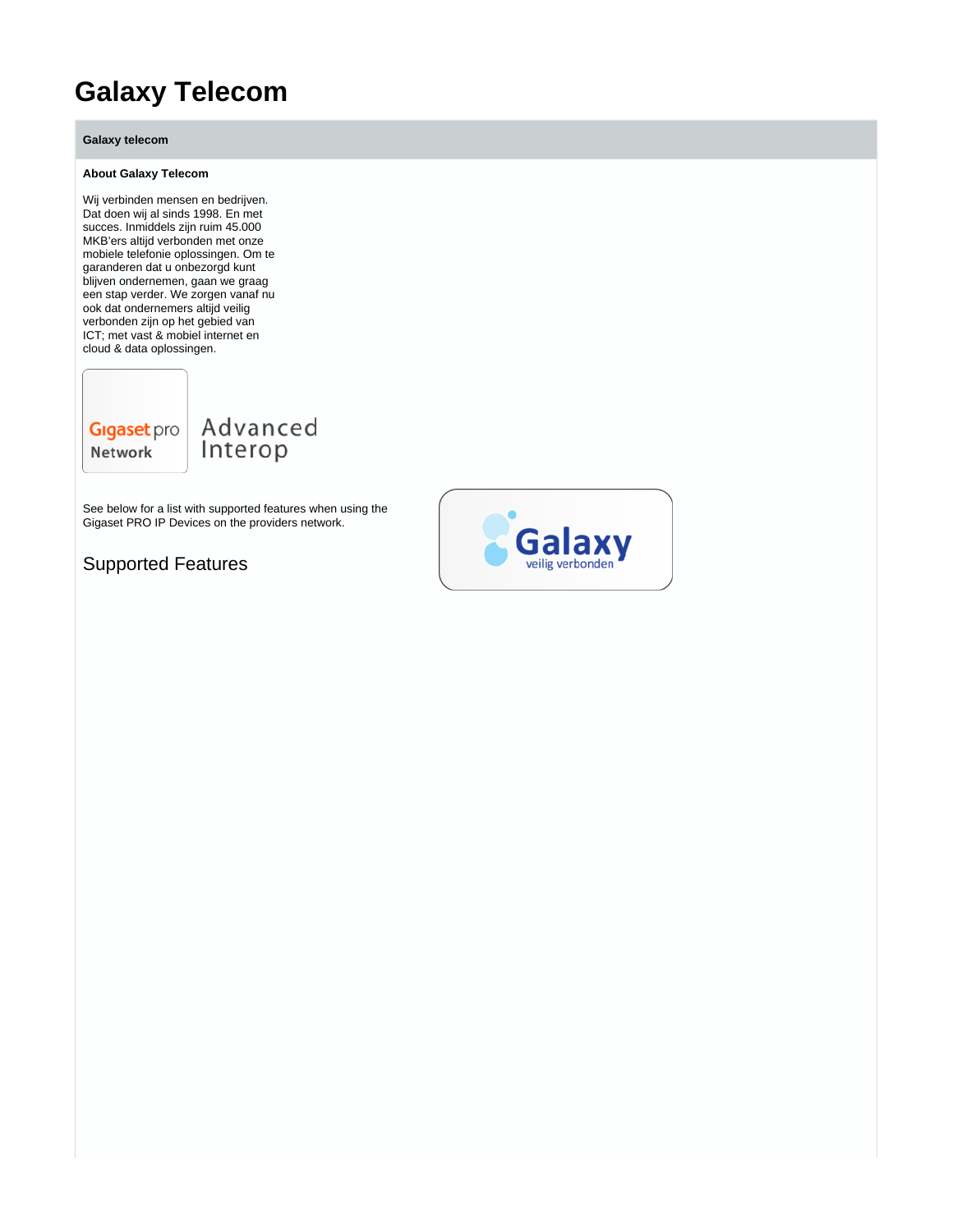| Feature                      | <b>Maxwell</b><br>10 | <b>Maxwell</b><br>3       | <b>Maxwell</b><br>$\mathbf{2}$ | <b>Maxwell</b><br>basic | <b>N870</b><br>IP | N720<br>IP               | N510<br>IP           |
|------------------------------|----------------------|---------------------------|--------------------------------|-------------------------|-------------------|--------------------------|----------------------|
| Software release:            | 2.6.32               | 2.16.6                    | 2.16.6                         | 2.16.6                  | 2.12.0            | 108                      | 242                  |
| <b>Basic Call</b>            | Yes                  | Yes                       | Yes                            | Yes                     | Yes               | Yes                      | Yes                  |
| Calling line (CLIP)          | Yes                  | Yes                       | Yes                            | Yes                     | Yes               | Yes                      | Yes                  |
| Connected line (COLP)        | $\overline{1}$       | $\mathbf{1}$              | $\overline{1}$                 | $\mathbf{1}$            | $\overline{1}$    | $\mathbf{1}$             | $\overline{1}$       |
| Anonymous call               | $\overline{2}$       | $\overline{\phantom{a}2}$ | $\overline{\phantom{a}2}$      | $\overline{c}$          | $\overline{c}$    | $\cdot^2$                | $\cdot$ <sup>2</sup> |
| Do Not Disturb               | Yes                  | Yes                       | Yes                            | Yes                     | Yes               | $\blacksquare$           | $\overline{a}$       |
| Message waiting              | Yes                  | Yes                       | Yes                            | Yes                     | Yes               | Yes                      | Yes                  |
| Call list/history            | Yes                  | Yes                       | Yes                            | <b>Yes</b>              | Yes               | Yes                      | Yes                  |
| Voice mail deposit/retrieval | $\overline{1}$       | $\mathbf{I}$              | $\mathbf{I}$                   | $\overline{1}$          | $\mathbf{I}$      | $\mathbf{I}$             | $\overline{1}$       |
| Call waiting                 | Yes                  | Yes                       | Yes                            | Yes                     | Yes               | Yes                      | Yes                  |
| Call Hold / Toggle           | Yes                  | Yes                       | Yes                            | Yes                     | Yes               | Yes                      | Yes                  |
| Call forward (CFU)           | $\mathbf{r}$         | $\overline{\phantom{a}2}$ | $\overline{\phantom{a}2}$      | $\overline{2}$          | $^{2}$            | $^{2}$                   | $\overline{c}$       |
| Call forward (CFNR)          | $\mathbf{r}$         | $\cdot$ <sup>2</sup>      | $\overline{c}$                 | $^{2}$                  | $^{2}$            | $^{2}$                   | $\overline{2}$       |
| Call forward (CFB)           | $\mathbf{r}$         | $\overline{\phantom{a}2}$ | $\overline{c}$                 | $\overline{2}$          | $\overline{c}$    | $^{2}$                   | $\overline{c}$       |
| Call Transfer attended       | Yes                  | Yes                       | Yes                            | Yes                     | Yes               | Yes                      | Yes                  |
| Call Transfer early attended | Yes                  | Yes                       | Yes                            | Yes                     | Yes               | Yes                      | Yes                  |
| Call Transfer unattended     | Yes                  | Yes                       | Yes                            | Yes                     | Yes               | $\overline{\phantom{a}}$ | $\blacksquare$       |
| Call completed elsewhere     | Yes                  | Yes                       | Yes                            | Yes                     | Yes               | Yes                      | Yes                  |
| DTMF (RFC2833)               | Yes                  | Yes                       | Yes                            | Yes                     | Yes               | Yes                      | Yes                  |
| Conference 3pty              | Yes                  | Yes                       | Yes                            | Yes                     | $\overline{a}$    | $\overline{a}$           | Yes                  |
| BLF Busy / Idle indication   | Yes                  | Yes                       | Yes                            | Yes <sup>3</sup>        |                   | $\overline{\phantom{a}}$ | $\blacksquare$       |
| Call pick-up direct          | Yes                  | Yes                       | Yes                            | Yes                     | Yes               | Yes                      | Yes                  |
| Call pick-up group           | Yes                  | Yes                       | Yes                            | Yes                     | Yes               | Yes                      | Yes                  |
| Call pick-up BLF             | Yes                  | Yes                       | Yes                            | Yes <sup>3</sup>        | ÷,                | $\overline{a}$           |                      |
| Auto provisioning            | Yes                  | Yes                       | Yes                            | Yes                     | $\mathbf{1}$      | Yes                      | Yes                  |
| <b>SIP Security</b>          |                      |                           |                                |                         |                   |                          |                      |
| <b>SIPS</b>                  |                      | $\overline{c}$            | $\cdot$ <sup>2</sup>           | $\cdot$ <sup>2</sup>    | $\overline{2}$    | $\blacksquare$           | ÷                    |
| SIP via TLS                  |                      | Yes                       | Yes                            | Yes                     | Yes               | $\overline{\phantom{a}}$ | ÷,                   |
| <b>SRTP</b>                  |                      | Yes                       | Yes                            | Yes                     | Yes               | $\overline{\phantom{a}}$ | ٠                    |

- Not supported by device

- 1 Not supported by the platform

- 2 Platform feature via FAC

3 Via key extention module

### Feature codes

The following feature codes are supported by the platform.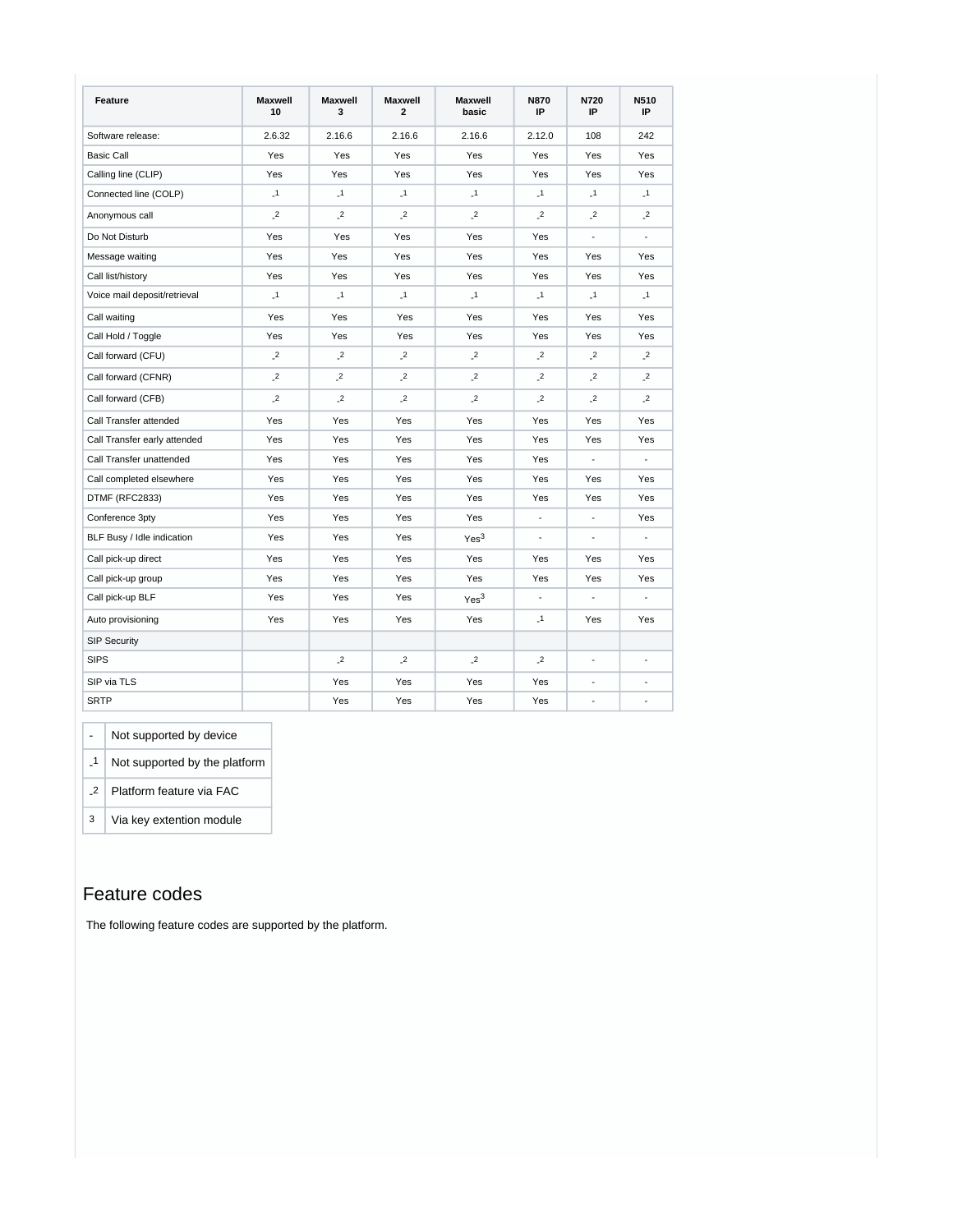| code                    | feature                                                                                    |
|-------------------------|--------------------------------------------------------------------------------------------|
| *31* number             | Anonymous call to this number                                                              |
| *32* number             | Toggle Code: Enables/Disabled anonymous call for the next call On or Off<br>(Announcement) |
| *32                     | Toggle Code: Enables/Disable anonymous call for all calls On/Off (Announcement)            |
| #32                     | Toggle Code: Enables/Disable anonymous call for all calls On/Off (Announcement)            |
|                         |                                                                                            |
| *35                     | Toggle Code: Hotdesking to login/out on a device                                           |
| *35*[int]               | Toggle Code: Hotdesking to login/out on a device                                           |
| *35*[int]*[pin]         | Toggle Code: Hotdesking to login/out on a device                                           |
|                         |                                                                                            |
| *100 / #100             | Toggle Code: Login/off in waiting queue, dependent on your previous state.                 |
| *101 / #101             | Login/off in all waiting queues.                                                           |
| *102/#102               | Change Waiting queue status for all queues to "break"                                      |
| *103/#103               | Logoff from all waiting queues.                                                            |
|                         |                                                                                            |
| 1233                    | Voicemail box of user                                                                      |
|                         |                                                                                            |
| *8                      | Pick up first ringing                                                                      |
| *8[extension<br>number] | Directed pickup of [Extension]                                                             |
| *8[group number]        | Group pickup                                                                               |
| *96 / #96               | Voicemail box of user                                                                      |
|                         |                                                                                            |
| $*$ [xx]                | Toggle Code: To activate/deactivate the dial plan with number xx                           |
|                         |                                                                                            |
| 1233 [vmbox-nr]         | Listen to voicemail messages of voicemail box number [vmbox-nr]                            |
| *96 [vmbox-nr]          | Listen to voicemail messages of voicemail box number [vmbox-nr]                            |
| #96 [vmbox-nr]          | Listen to voicemail messages of voicemail box number [vmbox-nr]                            |

## Auto provisioning

The Gigaset N510, N720 and Maxwell 10,Maxwell 3 and Maxwell basic are released behind the Galaxy Telecom platform including auto provisioning.

Go to Devices and click +Add and choose Gigaset pro: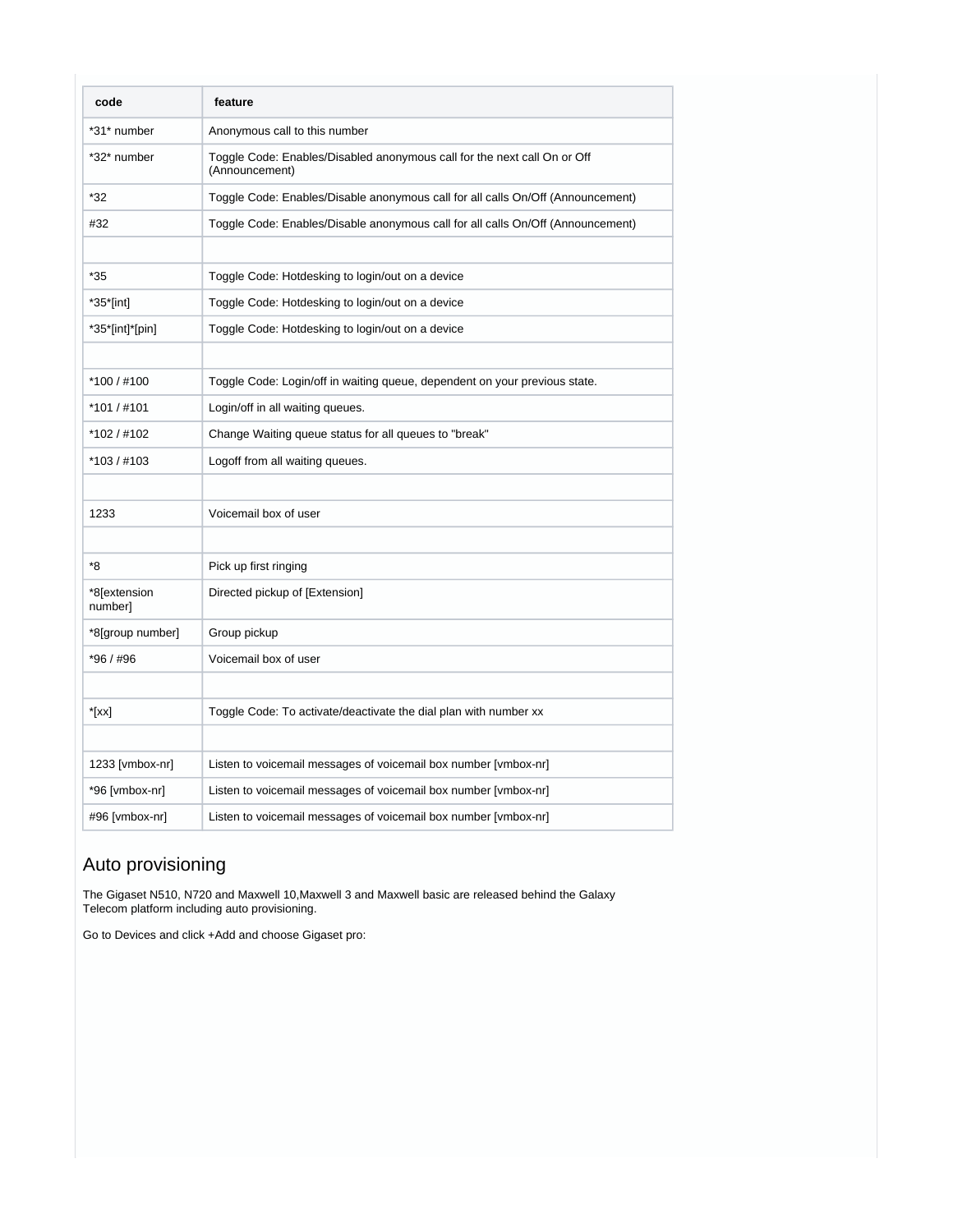| New device                                              |   | <b>Next Step</b> |
|---------------------------------------------------------|---|------------------|
|                                                         | 1 |                  |
| <b>STEP 1:</b> Adding device and assigning to extension |   |                  |
| Brand *                                                 |   |                  |
| <b>Gigaset</b> pro                                      |   |                  |
| Select the desired certified Gigaset pro product:       |   |                  |
| Model *                                                 |   |                  |
|                                                         | o | $\Box$           |

u

**Maxwell Basic** 

Maxwell 10 **Maxwell 3**  $\cdots$  . Ggest N510 IP PRO N720 IP PRO

Enable auto-provisioning by clicking on No switch to change to Yes:

Model \*



Enter the device MAC address and ID: